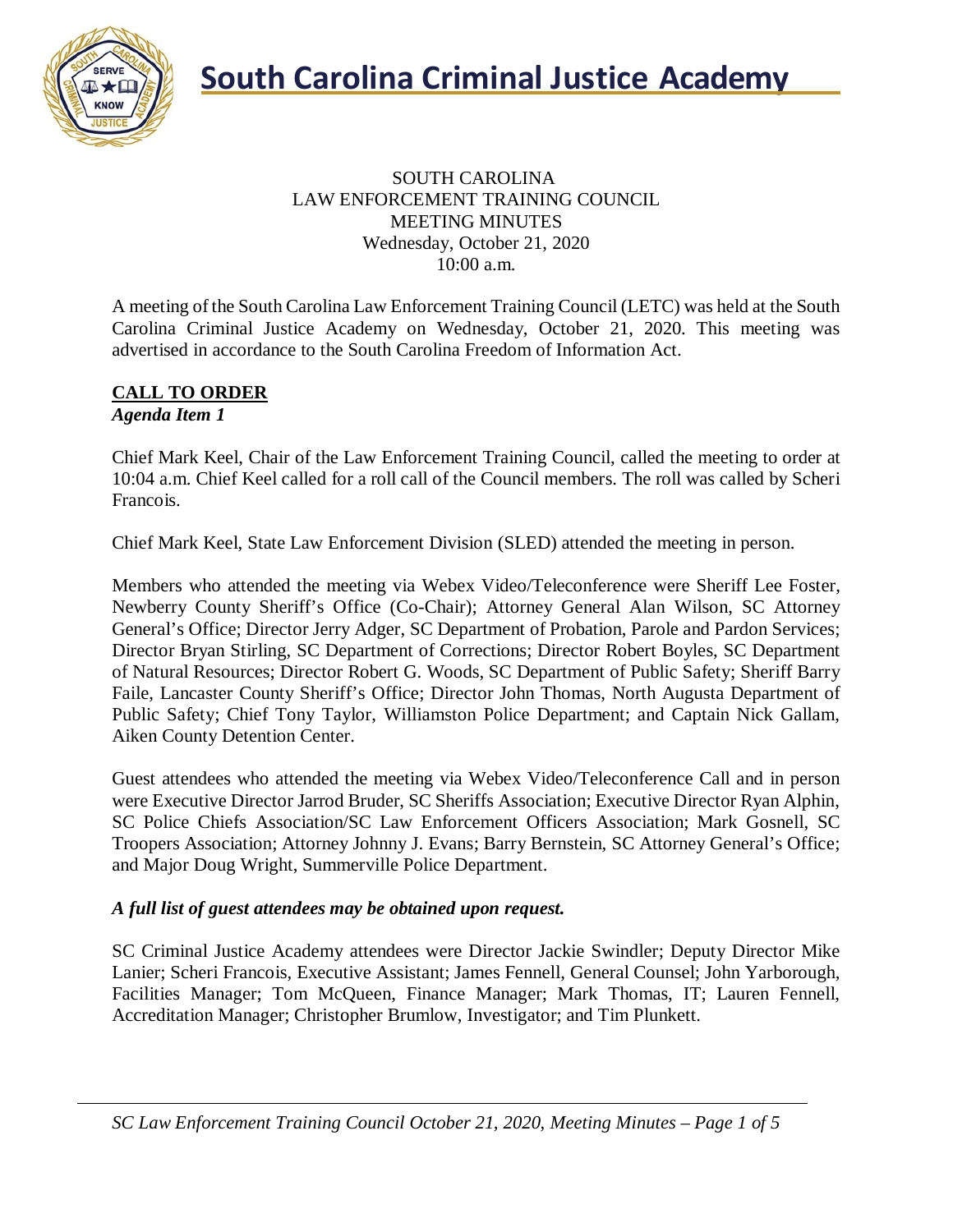

## **APPROVAL OF AGENDA**

*Agenda Item 2*

Upon a motion made by Director Boyles and seconded by Director Adger, Council voted unanimously to adopt the agenda as presented.

# **APPROVAL FOR MEETING MINUTES**

*Agenda Item 3*

1. A motion to approve the minutes of the September 21, 2020, meeting was made by Director Boyles and seconded by Director Thomas. Council voted unanimously to accept the meeting minutes as recorded.

## **DIRECTOR'S REPORT**

*Agenda Item 4A*

### 2. **General Counsel**

- Misconduct Cases

### **James Bateman:** *2018-CJA-08-18 (Summerville Police Department)*

**Summary:** Allegation of willfully providing false, misleading, incomplete, deceitful, or incorrect information on a document, record, report, or form, except when required by departmental policy or by the laws of this State. **Request for Final Agency Decision.**

Attorney JJ Evans was in attendance at this meeting to represent Mr. Bateman and answer questions from Council, if applicable.

Major Doug Wright was in attendance to represent the Summerville Police Department and answer any questions from Council, if applicable.

The recommendation of the Hearing Officer is to deny Mr. Bateman's eligibility for certification as a law enforcement officer in the State of South Carolina, either permanently, for a specified period of time, or pursuant to such other conditions as may be deemed appropriate by Council, pursuant to its authority set forth at S.C. Code Ann. Regs. 37-108 A.

Council had questions answered by both representatives in regard to the charges of misconduct brought forth against Mr. Bateman.

At the conclusion of having questions answered by Mr. Evans and Major Wright, Director Boyles made a motion to accept the recommendation of the Hearing Officer. Director Woods seconded the motion. Council voted unanimously to adopt the recommendation of the Hearing Officer and permanently denied Mr. Bateman's eligibility for law enforcement certification.

*SC Law Enforcement Training Council October 21, 2020, Meeting Minutes – Page 2 of 5*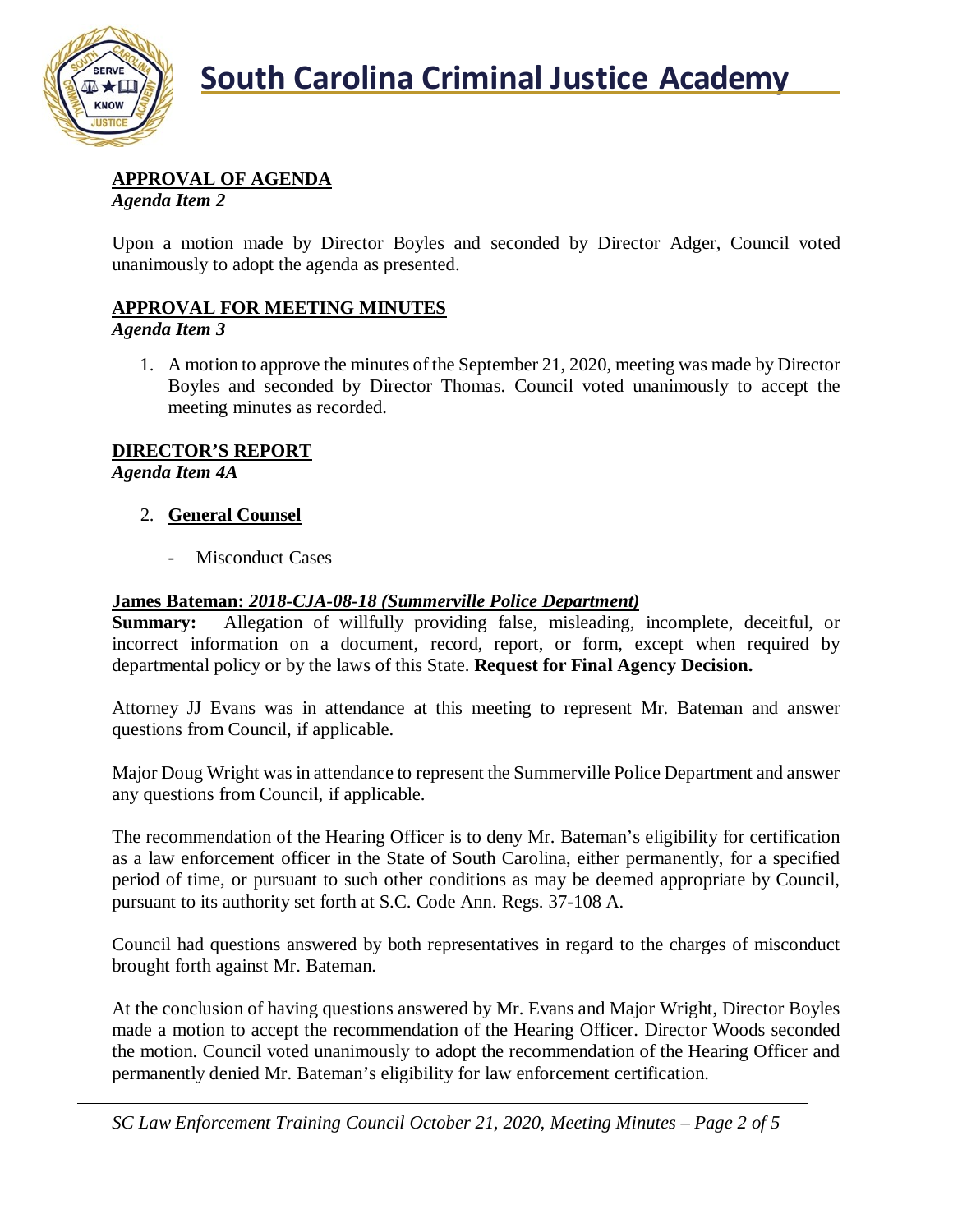

## **Malik Wilson:** *2020-CJA-10-05 (Columbia Police Department)*

**Summary:** The South Carolina Criminal Justice Academy received information that Malik Wilson was arrested by the Richland County Sheriff's Office and charged with Assault and Battery 3rd Degree. **Request for Suspension of Law Enforcement Certification.**

Sheriff Foster made a motion to temporarily suspend Mr. Wilson's law enforcement certification. Director Stirling seconded the motion. Council voted unanimously to temporarily suspend Mr. Wilson's law enforcement certification pending the outcome of criminal charges.

## **Philip Gardner:** *2020-CJA-10-09 (Oconee County Sheriff's Office)*

**Summary:** The South Carolina Law Enforcement Division notified the South Carolina Criminal Justice Academy that Philip Gardner of the Marlboro County Sheriff's Office was arrested by the South Carolina Law Enforcement Division and charged with Misconduct in Office. **Request for Suspension of Law Enforcement Certification.**

Director Boyles made a motion to temporarily suspend Mr. Gardner's law enforcement certification. Sheriff Foster seconded the motion. Council voted unanimously to temporarily suspend Mr. Gardner's law enforcement certification pending the outcome of criminal charges. *Please note that Chief Keel abstained from the voting process in this case.*

#### **Financial Update** *Agenda Item 4B*

The Academy began the year with a decline in Fees & Fines revenue of \$194,339 for July compared with the prior year. The Academy fared much better during August and September with losses being \$50,696 and \$38,510 respectively.

Due to not having advanced students on campus, the miscellaneous revenue also declined the first quarter by \$68,113. However, the \$5 Surcharge funds continue to trickle in with the Academy receiving \$16,369 which is comparable with last year. Due to the increase in General Funds the last couple of years, the Academy's spending of Other Funds has declined. During FY 2020, the Academy spent less than \$4.1 million in Other Funds and had a carry-forward of nearly \$4.3 million of Other Funds in addition to a carry-forward of \$272,000 in General Funds.

As the current health crisis continues, it is anticipated that revenues will be lower for the next several months but by watching expenditures, the Academy should remain financially stable. Increases in salaries and fringes for the first quarter increased by \$50,820 while overall expenditures for the Agency decreased by \$52,539 led mainly by decreased expenditures for food of nearly \$40,000. Also, the Academy is receiving Federal Funds from a COVID grant that offsets several expenses including supplies in the Food Service area.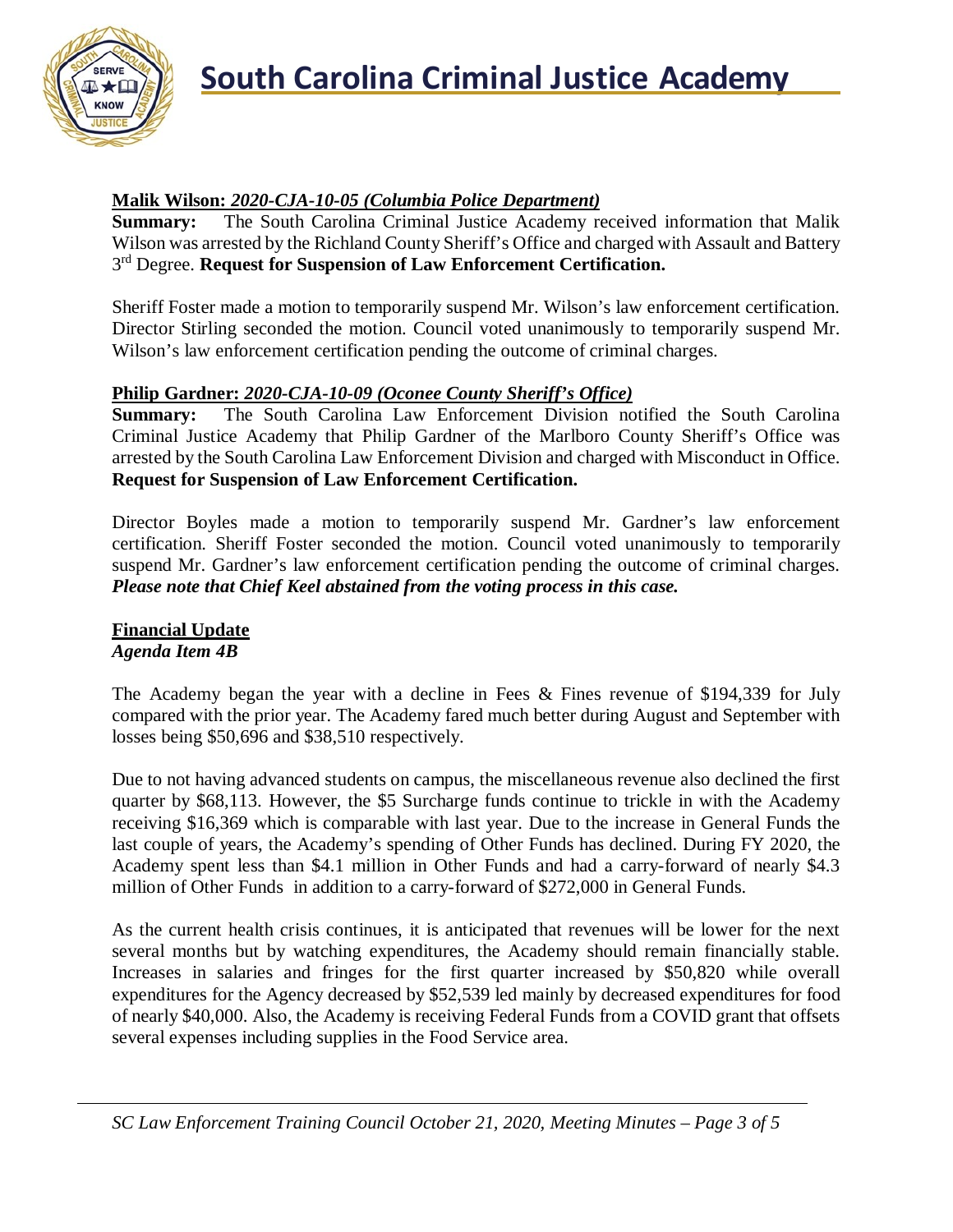

#### **Capital Projects Update** *Agenda Item 4C*

Roof repairs to buildings #8 and #31 started the week of October 5th, and work on Ranges #1, #2, #3 along with the Rifle Deck roofs will begin once shingles come in.

A toilet trailer was purchased to address restroom needs for the Tactical Training Center.

The Academy is in the process of replacing/repairing tile, carpet, and ceiling in one restroom due to a water leak in the main building.

#### **Director's Comments/Business** *Agenda Item 4D*

A letter regarding the requirement that telecommunication officers hired must be registered with the Academy and must attend a class within a year. This letter was also forwarded to the legislator who asked about filing legislation to make it a statue that agencies must submit a PSC Form of Hire when telecommunications officers are hired by their respective agencies.

Director Swindler gave an update regarding responses to the Civil Penalties memo that was sent to agency heads. The process to enforce these penalties will begin in January 2021.

Director Swindler gave updates on staffing changes since the last quarterly meeting.

The Academy has seen a success rate of graduates in both the detention and basic law enforcement programs.

The FBI Tactical Training Center is being utilized greatly. Rob Chadwick, who was instrumental in getting the Tactical Training Center built, is now the supervisor of tactical training in Quantico, Virginia. He is bringing firearms instructors from all over the country from the FBI to utilize the facility for a week in November.

Sheriff Foster spoke highly of the new 4/8 program and stated that it has been very beneficial.

Director Swindler stated that many trainings videos are being updated with quality information.

At the last meeting Council gave permission for the Academy to move forward in working with technical colleges to come up with a plan for technical schools to assist with pre-training of potential candidates before those candidates come to the Academy for training. The technical schools have formed a committee and will draft a proposal as to how they will assist the Academy with helping to train potential candidates prior to them attending the Academy.